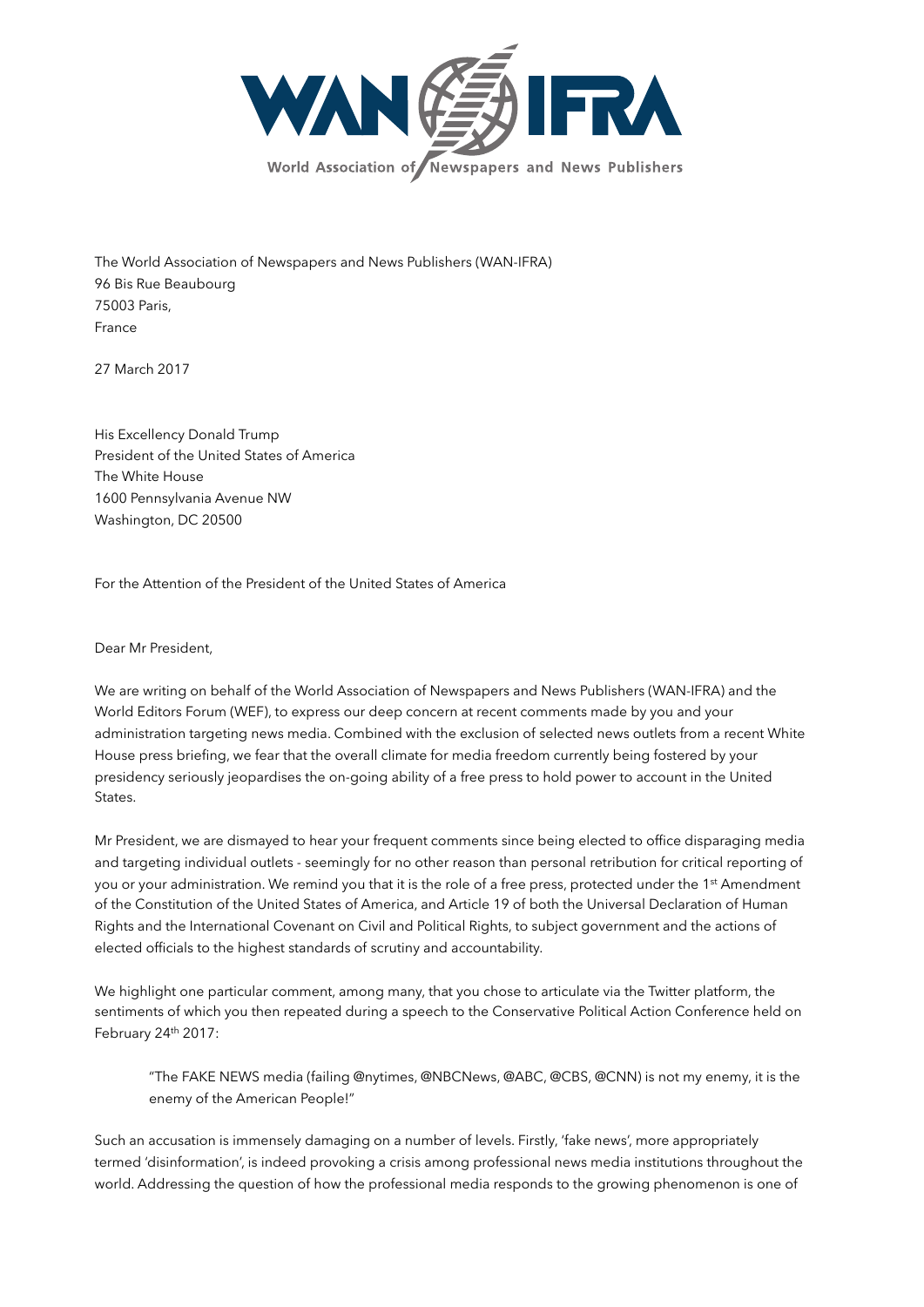the highest priorities for our members. It is deeply unhelpful, however, to see the President of the United States of America fuelling antagonism towards news outlets by labelling them – misleadingly - as 'fake news'. In reality, the organisations cited by you in this particular tweet adhere to the highest professional and ethical standards, and it is disingenuous to suggest they contribute to the current 'fake news' epidemic.

The effects of deliberate attempts to spread disinformation have been seen to influence election processes, alter policy, and surface unprecedented hatreds and growing resentment between peoples; all of which contribute to the division of communities. The causes, as well as the appropriate responses required to counter disinformation are being analysed by newsrooms globally, particularly in terms of what this means for professional media and the practice of journalism.

The media *will* find a response that continues to valorise the work of professional journalists and allows the public to filter facts from fiction. However, differentiating between those that apply such standards and the organisations, blogging sites, social media commentators, etc., that do not, is very much part of the core challenge ahead regarding tackling disinformation.

While in no way suggesting that media is, or should be, beyond criticism we point to the rigorously established forms of redress and retraction available to all who feel wronged by the actions of professional media organisations. When this fails, our democratic societies have established legal recourse to set limitations on freedom of expression, as measured against appropriate international standards. The checks and balances provided by an independent judiciary and an independent media are therefore essential to maintaining the correct intersection between the application of laws and the exercise of rights in any political society.

Such a system as exists in the United States is one to which many other countries aspire, and that professional organisations such as WAN-IFRA frequently cite as a model on which to draw example when attempting to strengthen frameworks around media in the world's most challenging regions. The US is looked to as inspiration for many around the world, particularly in terms of governance standards, the application of the law, and fundamental freedoms as upheld in the Constitution: it is therefore essential for the US to maintain its high regard for these rights and to do its utmost to guarantee their protection. Failure to do so risks weakening these values for US citizens (and included in this, media) at home, as well as inspiring authoritarian regimes abroad to weaken their commitment to democratic values.

Mr President, recent events appear to place all of this in jeopardy. We must also take firm exception to your accusation that media is the 'enemy of the American People'. At a time when journalists and news media are being increasingly targeted for violent reprisal (and, in too many cases, often deadly retribution as a result of the work they do), the tone of your comment is highly inflammatory. In a deeply divided America, a country facing many challenges on numerous fronts, the need for a vocal and critical press to act as the watchdog over essential freedoms on behalf of society seems more urgent than ever.

We feel strongly that the President of the world's leading democracy should welcome and encourage the kind of rigorous self-criticism a free media upholds as a means of ensuring the highest attainable standards of governance. Media should not be seen as a hindrance to achieving this, and therefore we urge you to reconsider the language you use in order to better reflect this and to ensure the channels of power remain open and accessible to all media.

WAN-IFRA was founded in 1948 by the remnants of the independent European press who recognised media had - in light of the rise of violent populism and the horrors that it brought during the Second World War - to a large extent failed in its responsibility to protect democratic values on the continent. The organisation based its core principles around the notion that a free, independent press is the cornerstone of democratic society, and that without a vibrant, financially healthy and courageous media our communities would again be left exposed